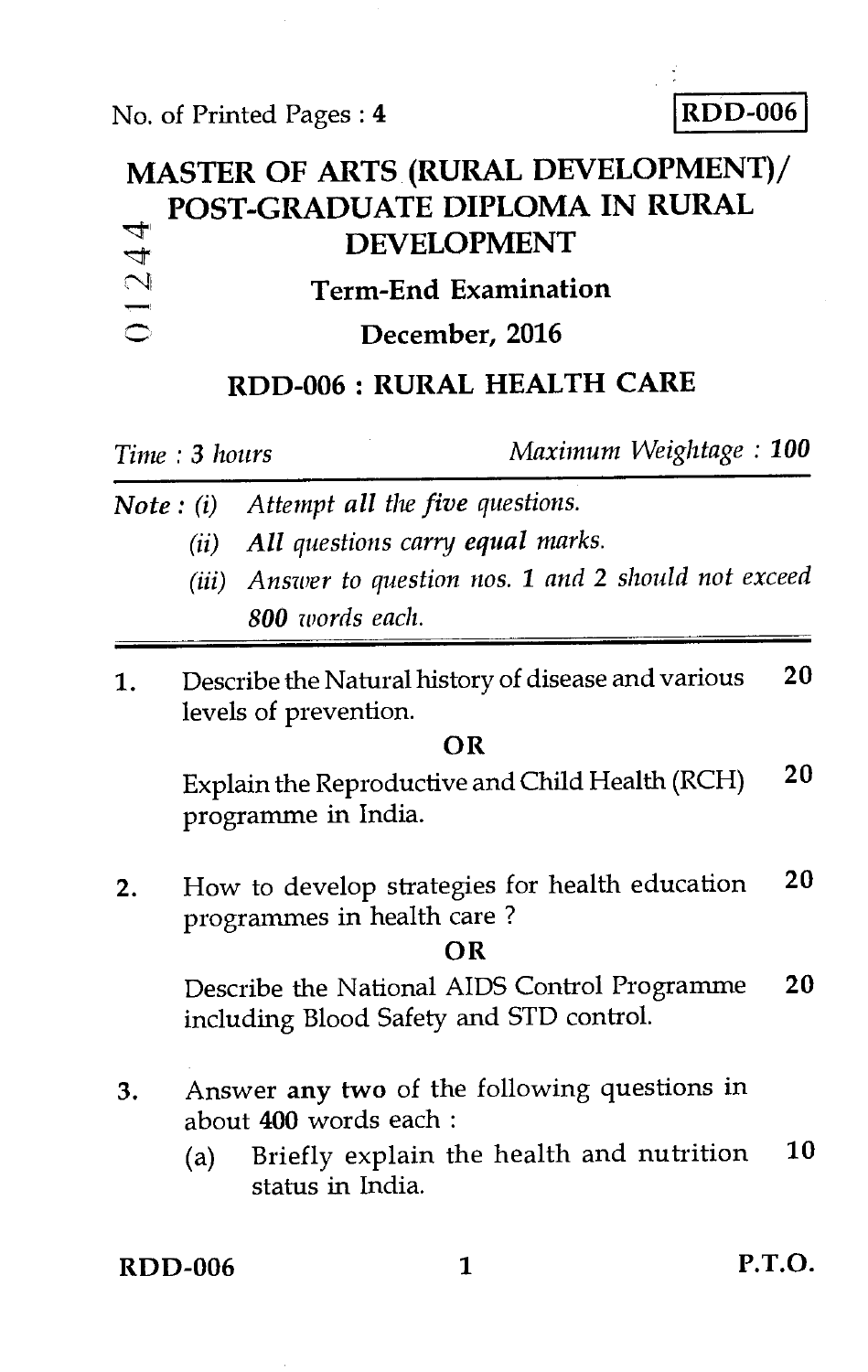|    | (b)                                                                        | Discuss the National Tuberculosis Control<br>Programme in India.        |    |  |  |
|----|----------------------------------------------------------------------------|-------------------------------------------------------------------------|----|--|--|
|    | (c)                                                                        | Describe briefly the implementation of rural<br>health care programmes. |    |  |  |
| 4. | Attempt any four of the following in about<br>200 words each:              |                                                                         |    |  |  |
|    | (a)                                                                        | Elements of management in health care<br>services                       | 5. |  |  |
|    | (b)                                                                        | Participatory evaluation in health care<br>services                     | 5  |  |  |
|    | (c)                                                                        | Transmission of communicable diseases                                   | 5  |  |  |
|    | (d)                                                                        | <b>Vector Control</b>                                                   | 5  |  |  |
|    | (e)                                                                        | Health care services in Independent India                               | 5  |  |  |
|    | (f)                                                                        | Health care provision in United States                                  | 5  |  |  |
| 5. | Write short notes on any five of the following in<br>about 100 words each: |                                                                         |    |  |  |
|    | (a)                                                                        | Uses of Health Information System                                       | 4  |  |  |
|    | (b)                                                                        | <b>Nutrition Education</b>                                              | 4  |  |  |
|    | (c)                                                                        | <b>CINI</b> Project                                                     | 4  |  |  |
|    | (d)                                                                        | Vaccines                                                                | 4  |  |  |
|    | (e)                                                                        | Polio Eradication                                                       | 4  |  |  |
|    | (f)                                                                        | Sanitation in Modern India                                              | 4  |  |  |
|    | (g)                                                                        | Health Seeking Behaviours and Health                                    | 4  |  |  |
|    | (h)                                                                        | National Health Policy                                                  | 4  |  |  |
|    |                                                                            |                                                                         |    |  |  |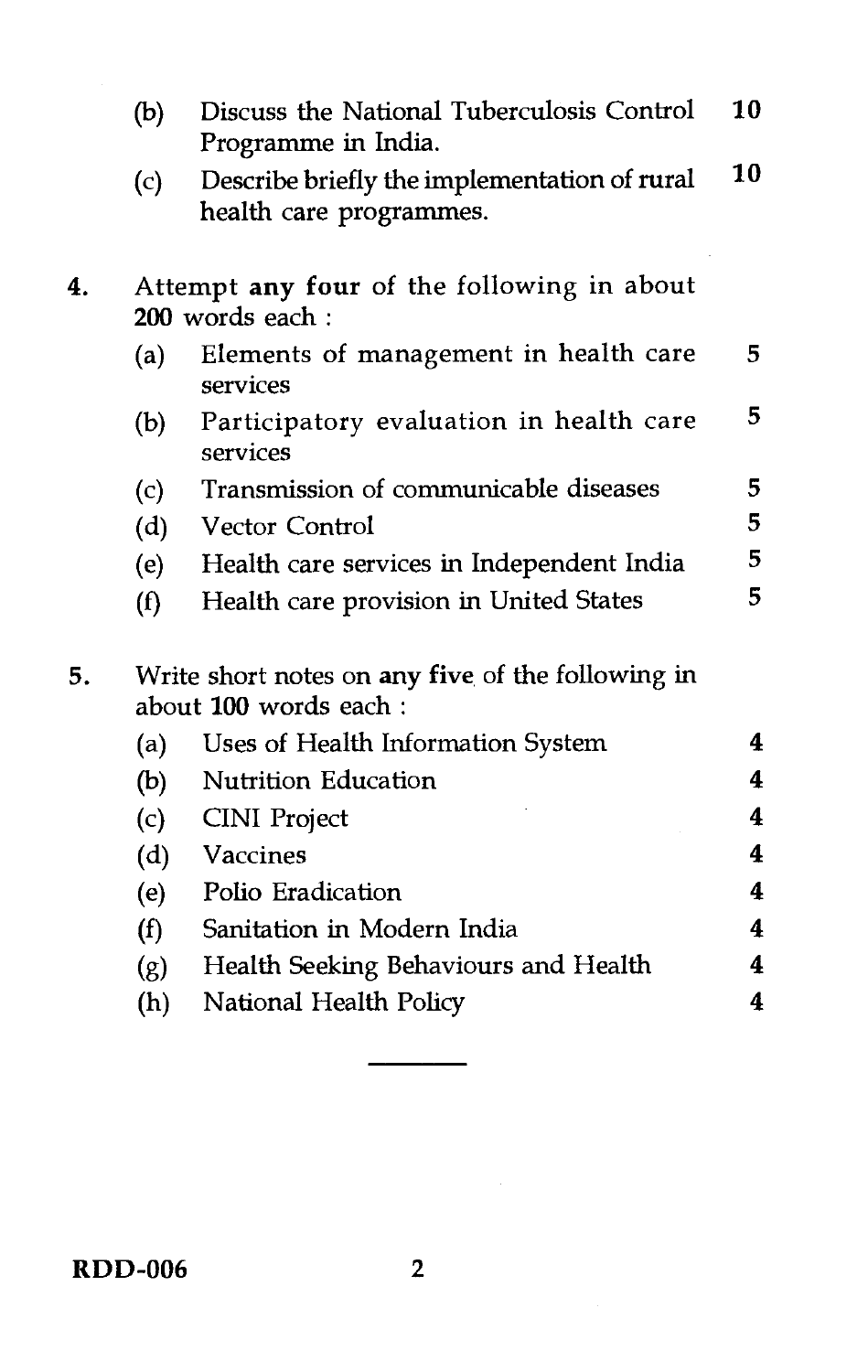आर.डी.डी.-006

# एम.ए. (ग्राम विकास)/ ्गाम विकास में स्नातकोत्तर डिप्लोमा

## सत्रांत परीक्षा

## दिसम्बर, 2016

## आर.डी.डी.-006 : ग्रामीण स्वास्थ्य देखभाल

समय : 3 घण्टे

अधिकतम भारिता : 100

- नोट :  $(i)$ सभी पाँच प्रश्नों के उत्तर दीजिए।
	- (ii) सभी प्रश्नों के अंक समान हैं।
	- (iii) प्रश्न संख्या 1 और 2 के उत्तर (प्रत्येक) 800 शब्दों से अधिक नहीं होने चाहिए।
- रोग के प्राकृतिक इतिहास और रोकथाम के विभिन्न स्तरों का 20 1. वर्णन कीजिए।

#### अथवा

भारत में प्रजनन और बाल स्वास्थ्य (आर.सी.एच.) कार्यक्रम 20 का विवरण दीजिए।

20 स्वास्थ्य देखभाल में स्वास्थ्य शिक्षा कार्यक्रमों के लिए कार्यनीतियां  $2.$ कैसे विकसित की जाती हैं ?

#### अथवा

20 रूधिर सुरक्षा और यौन संचरित रोग नियंत्रण सहित राष्ट्रीय एड्स नियंत्रण कार्यक्रम का वर्णन कीजिए।

- निम्नलिखित में से किन्हीं दो प्रश्नों के उत्तर (प्रत्येक) लगभग 3. 400 शब्दों में दीजिए:
	- भारत में स्वास्थ्य और पोषण स्थिति का संक्षिप्त वर्णन 10  $(a)$ कोजिए।

 $RDD-006$ 

P.T.O.